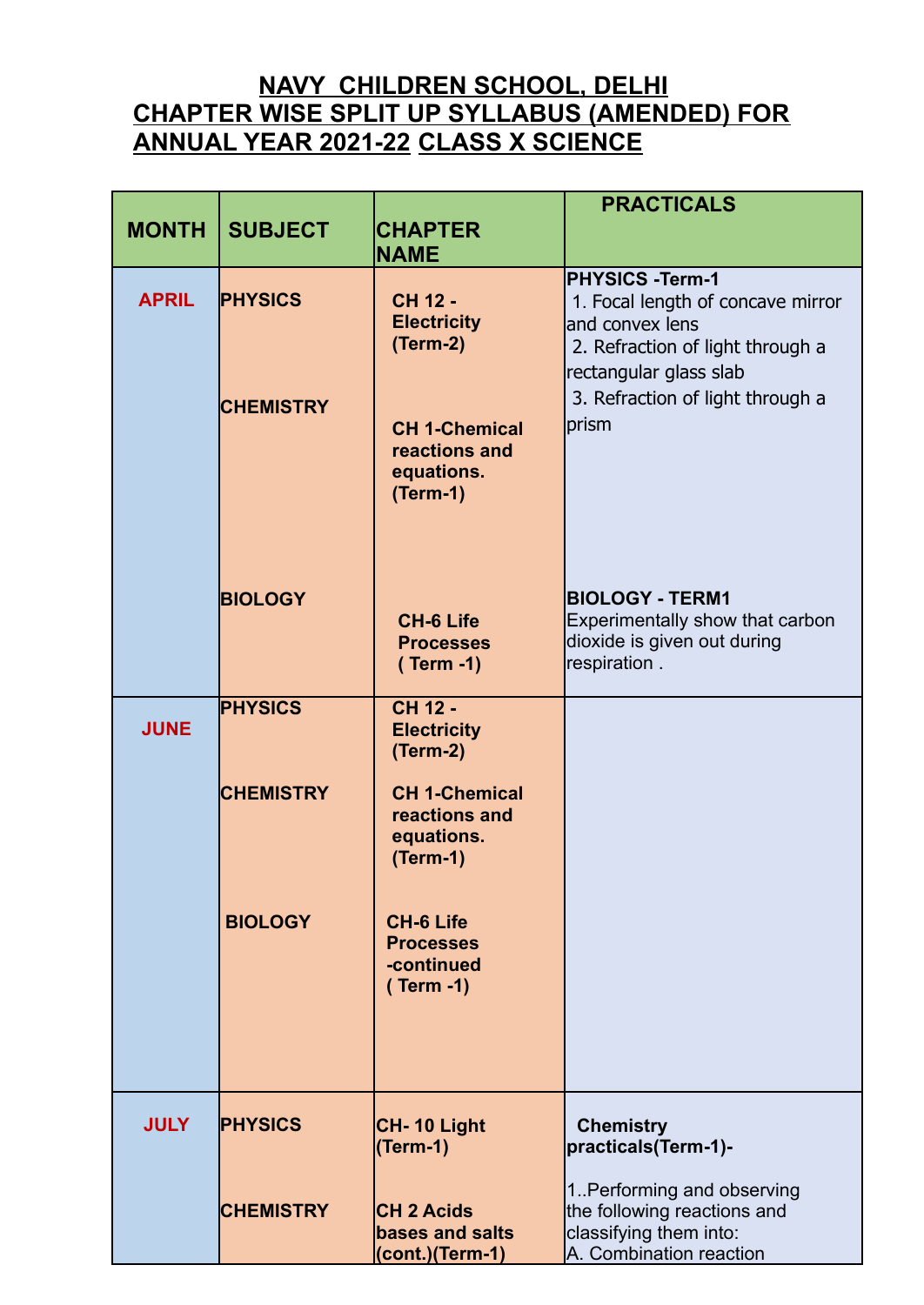|               | <b>BIOLOGY</b>                     | <b>CH-6 Life</b><br><b>Process -</b><br>continued<br>(Term 2)                                   | <b>B.Decomposition reaction</b><br>C. Displacement reaction<br>D. Double displacement<br>lreaction:<br>(i) Action of water on<br>quicklime (ii)Action of heat<br>on ferrous sulphate crystals<br>(iii) Iron nails kept in copper<br>sulphate solution (iv)<br><b>Reaction between</b><br>sodium sulphate and barium<br><b>Ichloride</b><br>solutions. |
|---------------|------------------------------------|-------------------------------------------------------------------------------------------------|-------------------------------------------------------------------------------------------------------------------------------------------------------------------------------------------------------------------------------------------------------------------------------------------------------------------------------------------------------|
| <b>AUGUST</b> | <b>PHYSICS</b><br><b>CHEMISTRY</b> | CH-10 Light<br>(Term-1)                                                                         | <b>PHYSICS -Term-1</b><br>1. Ohm's Law.                                                                                                                                                                                                                                                                                                               |
|               |                                    | <b>CH-2-Acids, bases</b><br>and salts(Term-1)<br><b>CH-3-Metals</b><br>and<br>Non-metals(contd. | <b>Chemistry-(Term-2)</b>                                                                                                                                                                                                                                                                                                                             |
|               |                                    |                                                                                                 | 2.A.Finding the pH of<br>different samples by using<br>pH paper/universal indicator.<br>: (i) Dilute Hydrochloric Acid<br>(ii) Dilute NaOH solution (iii)<br>Dilute Ethanoic Acid solution<br>(iv) Lemon juice (v) Water<br>(vi) Dilute Hydrogen<br>Carbonate solution                                                                                |
|               | <b>BIOLOGY</b>                     | CH-8-How<br>do<br>organisms<br><b>Reproduce?</b><br>(Term 2)                                    | B. Studying the properties of<br>acids and bases (HCI &<br>NaOH) on the basis<br>lof their reaction with:<br>a)Litmus solution (Blue/Red)<br>b) Zinc metal c) sodium<br>carbonate                                                                                                                                                                     |
|               |                                    |                                                                                                 | <b>BIOLOGY- TERM 2 studying a)</b><br>binary fission in Amoeba and b)<br>budding in yeast and Hydra with<br>the help of prepared slides.                                                                                                                                                                                                              |

| <b>SEPTEMBER</b> | <b>PHYSICS</b>   | CH- 11 Human<br>and<br>eve<br>colourful world<br>$(Term-1)$ | <b>Chemistry</b><br><b>Practical: (Term-1)</b>                                                                                   |
|------------------|------------------|-------------------------------------------------------------|----------------------------------------------------------------------------------------------------------------------------------|
|                  | <b>CHEMISTRY</b> | <b>CH-3 Metals and</b><br>non-metals<br>$(TERM-1)$          | 3.A. Observing the action of<br>Zn, Fe, Cu and AI metals on<br>the following salt solutions:<br>$(i)ZnSO4(aq)$ (ii)<br>FeSO4(ag) |